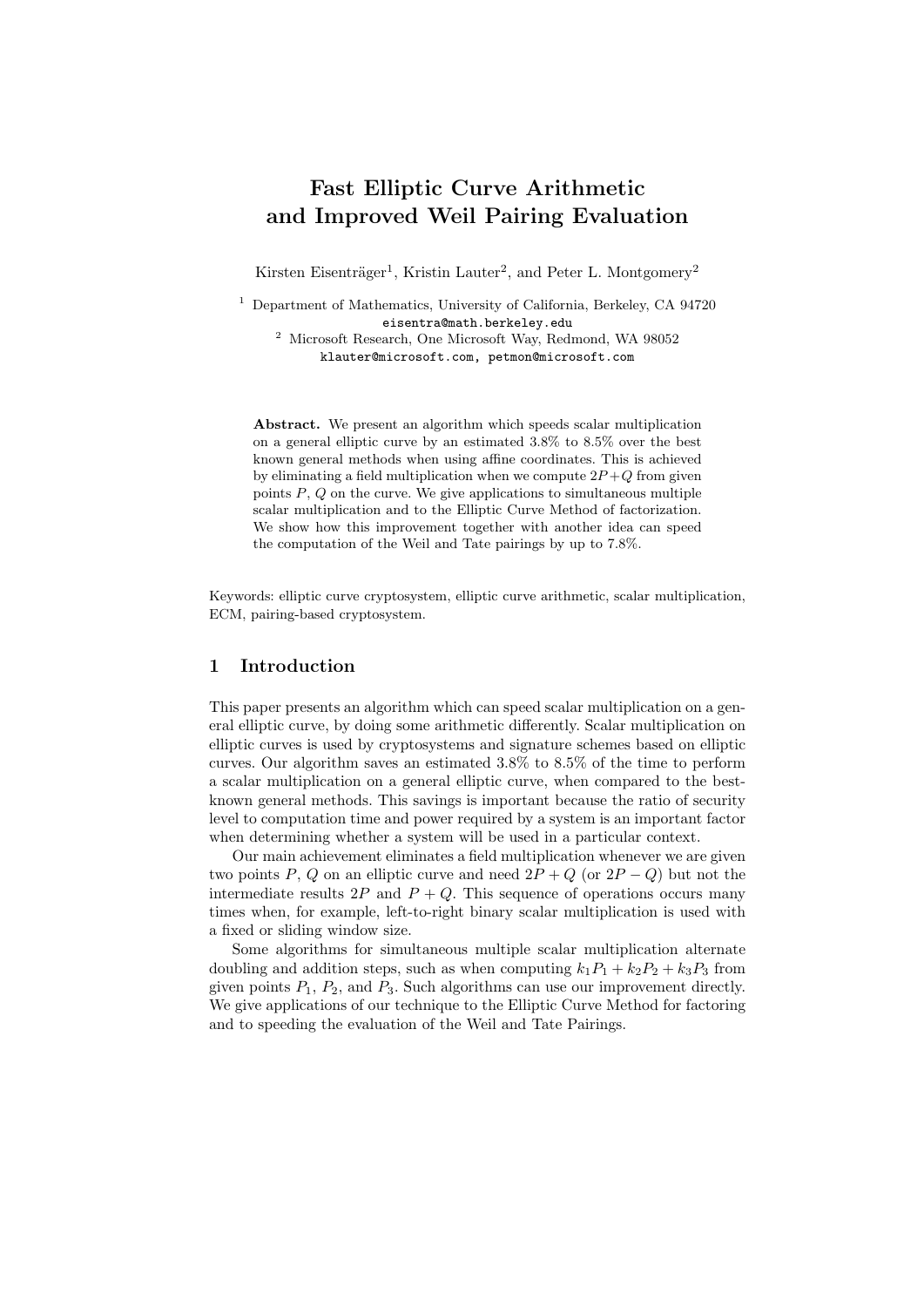The paper is organized as follows. Section 2 gives some background on elliptic curves. Section 3 gives a detailed version of our algorithm. Section 4 estimates our savings compared to ordinary left-to-right scalar multiplication with windowing. Section 5 illustrates the improvement achieved with an example. It also describes applications to simultaneous multiple scalar multiplication and the Elliptic Curve Method for factoring. Section 6 adapts our technique to the Weil and Tate pairing algorithms. Appendix A gives the pseudocode for implementing the improvement, including abnormal cases.

# 2 Background

Elliptic curves are used for several kinds of cryptosystems, including key exchange protocols and digital signature algorithms [IEEE]. If  $q$  is a prime or prime power, we let  $\mathbb{F}_q$  denote the field with q elements. When  $gcd(q, 6) = 1$ , an elliptic curve over the field  $\mathbb{F}_q$  is given by an equation of the form

$$
E_{\text{simple}}: y^2 = x^3 + ax + b
$$

with a, b in  $\mathbb{F}_q$  and  $4a^3 + 27b^2 \neq 0$ . (See [Silverman, p. 48].)

A more general curve equation, valid over a field of any characteristic, is considered in Appendix A. The general curve equation subsumes the case

$$
E_2: y^2 + xy = x^3 + ax^2 + b
$$

with a, b in  $\mathbb{F}_q$  and  $b \neq 0$ , which is used over fields of characteristic 2.

In all cases the group used when implementing the cryptosystem is the group of points on the curve over  $\mathbb{F}_q$ . If represented in affine coordinates, the points have the form:  $(x, y)$ , where x and y are in  $\mathbb{F}_q$  and they satisfy the equation of the curve, as well as a distinguished point  $\mathbf O$  (called the *point at infinity*) which acts as the identity for the group law. Throughout this paper we work with affine coordinates for the points on the curve.

Points are added using a geometric group law which can be expressed algebraically through rational functions involving  $x$  and  $y$ . Whenever two points are added, forming  $P + Q$ , or a point is doubled, forming 2P, these formulae are evaluated at the cost of some number of multiplications, squarings, and divisions in the field. For example, using  $E_{\text{simple}}$ , to double a point in affine coordinates costs 1 multiplication, 2 squarings, and 1 division in the field, not counting multiplication by 2 or 3 [BSS, p. 58]. To add two *distinct* points in affine coordinates costs 1 multiplication, 1 squaring, and 1 division in the field. Performing a doubling and an addition  $2P+Q$  costs 2 multiplications, 3 squarings and 2 divisions if the points are added as  $(P + P) + Q$ , i.e., first double P and then add Q.

# 3 The Algorithm

Our algorithm performs a doubling and an addition,  $2P+Q$ , on an elliptic curve  $E_{\text{simple}}$  using only 1 multiplication, 2 squarings, and 2 divisions (plus an extra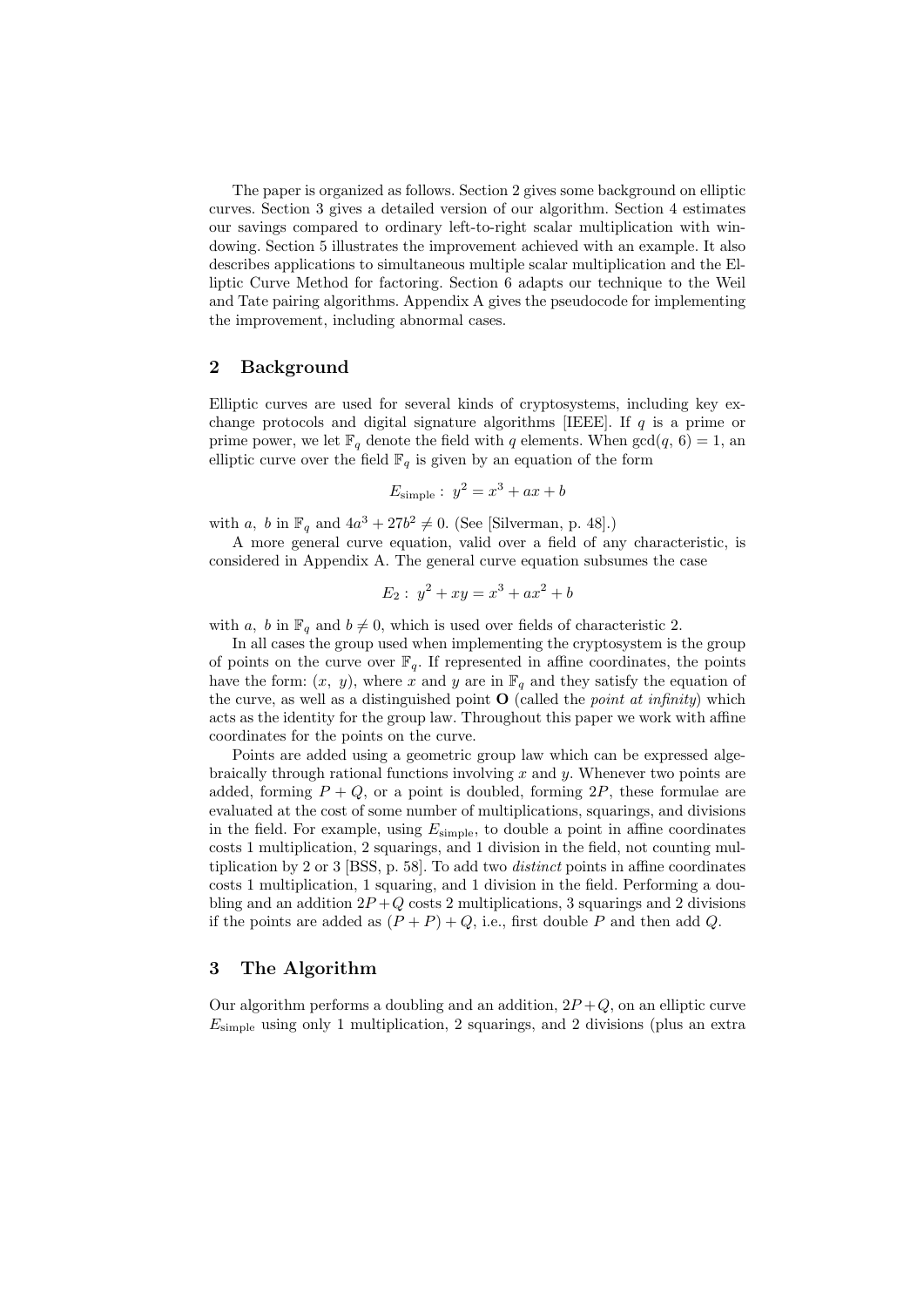squaring when  $P = Q$ . This is achieved as follows: to form  $2P + Q$ , where  $P = (x_1, y_1)$  and  $Q = (x_2, y_2)$ , we first find  $(P + Q)$ , except we omit its ycoordinate, because we will not need that for the next stage. This saves a field multiplication. Next we form  $(P+Q)+P$ . So we have done two point additions and saved one multiplication. This trick also works when  $P = Q$ , i.e., when tripling a point. One additional squaring is saved when  $P \neq Q$  because then the order of our operations avoids a point doubling.

Elliptic curve cryptosystems require multiplying a point  $P$  by a large number k. If we write k in binary form and compute  $kP$  using the left-to-right method of binary scalar multiplication, we can apply our trick at each stage of the partial computations.

Efficient algorithms for group scalar multiplication have a long history (see [Knuth] and [Gordon1998]), and optimal scalar multiplication routines typically use a combination of the left-to-right or right-to-left  $m$ -ary methods with sliding windows, addition-subtraction chains, signed representations, etc. Our procedure can be used on top of these methods for  $m = 2$  to obtain a savings of up to 8.5% of the total cost of the scalar multiplication for curves over large prime fields, depending upon the window size and curve equation which are used. This is described in detail in Section 4.

#### 3.1 Detailed Description of the Algorithm

Here are the detailed formulae for our procedure when the curve has the form  $E_{\text{simple}}$  and all the points are distinct, none equal to **O**. Appendix A gives details for all characteristics. That appendix also covers special cases, where an input or an intermediate result is the point at infinity.

Suppose  $P = (x_1, y_1)$  and  $Q = (x_2, y_2)$  are distinct points on  $E_{\text{simple}}$ , and  $x_1 \neq x_2$ . The point  $P + Q$  will have coordinates  $(x_3, y_3)$ , where

$$
\lambda_1 = (y_2 - y_1)/(x_2 - x_1),
$$
  
\n
$$
x_3 = \lambda_1^2 - x_1 - x_2,
$$
 and  
\n
$$
y_3 = (x_1 - x_3)\lambda_1 - y_1.
$$

Now suppose we want to add  $(P+Q)$  to P. We must add  $(x_1, y_1)$  to  $(x_3, y_3)$ using the above rule. Assume  $x_3 \neq x_1$ . The result has coordinates  $(x_4, y_4)$ , where

$$
\lambda_2 = (y_3 - y_1)/(x_3 - x_1),
$$
  
\n
$$
x_4 = \lambda_2^2 - x_1 - x_3,
$$
 and  
\n
$$
y_4 = (x_1 - x_4)\lambda_2 - y_1.
$$

We can omit the  $y_3$  computation, because it is used only in the computation of  $\lambda_2$ , which can be computed without knowing  $y_3$  as follows:

$$
\lambda_2 = -\lambda_1 - 2y_1/(x_3 - x_1).
$$

Omitting the  $y_3$  computation saves a field multiplication. Each  $\lambda_2$  formula requires a field division, so the overall saving is this field multiplication.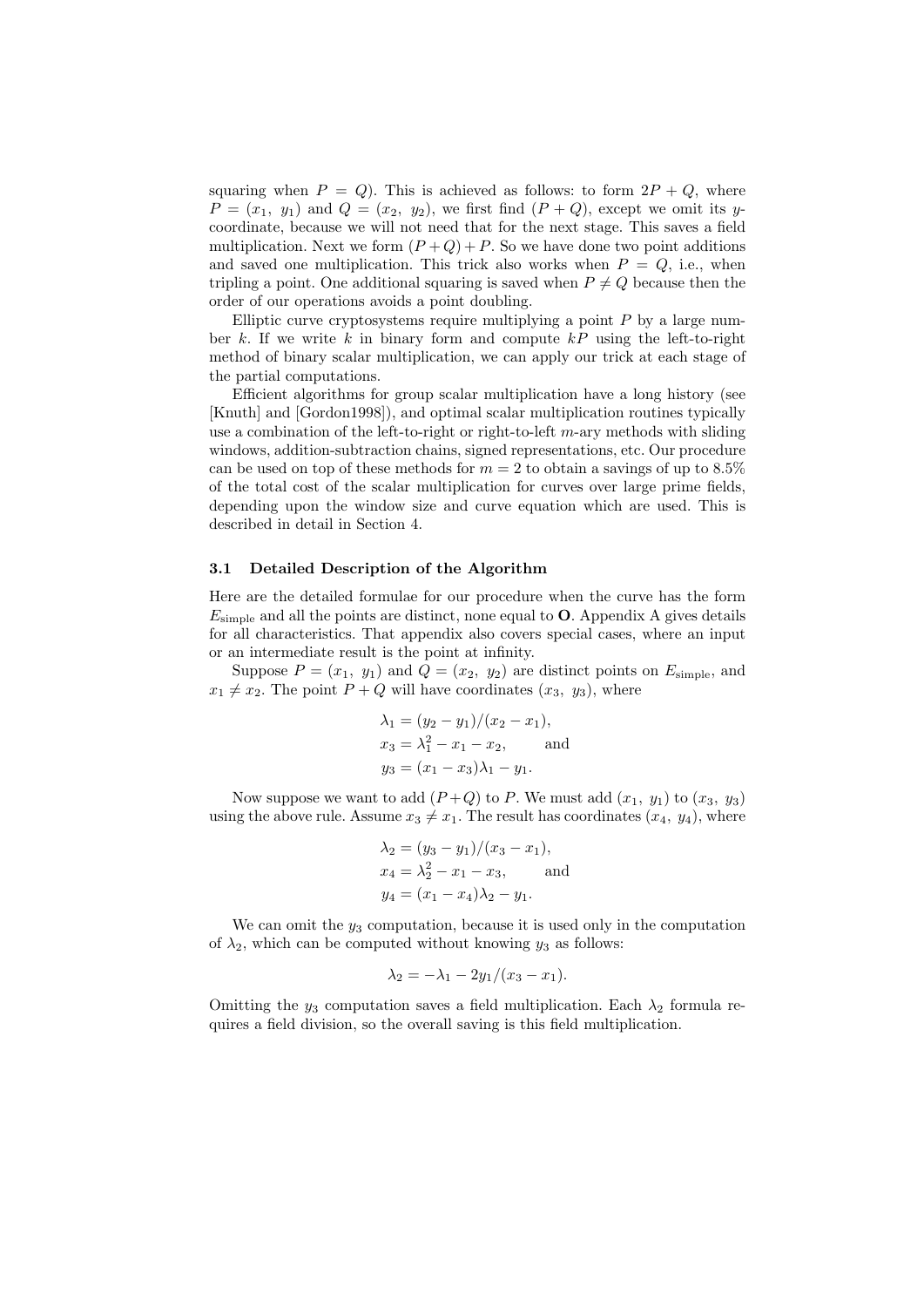This trick can also be applied to save one multiplication when computing 3P, the triple of a point  $P \neq \mathbf{O}$ , where the  $\lambda_2$  computation will need the slope of a line through two distinct points 2P and P.

This trick can be used twice to save 2 multiplications when computing  $3P +$  $Q = ((P + Q) + P) + P$ . Thus  $3P + Q$  can be computed using 1 multiplication. 3 squarings, and 3 divisions. Such a sequence of operations would be performed repeatedly if a multiplier were written in ternary form and left-to-right scalar multiplication were used. Ternary representation performs worse than binary representation for large random multipliers  $k$ , but the operation of triple and add might be useful in another context.

A similar trick works for elliptic curve arithmetic in characteristic 2, as is shown in the pseudocode in Appendix A.

Table 1 summarizes the costs of some operations on  $E_{\text{simple}}$ .

**Table 1.** Costs of simple operations on  $E_{\text{simple}}$ 

| Doubling | $2P$ 2 squarings, 1 multiplication, 1 division                    |
|----------|-------------------------------------------------------------------|
| Add      | $P \pm Q$ 1 squaring, 1 multiplication, 1 division                |
|          | Double-add $2P \pm Q/2$ squarings, 1 multiplication, 2 divisions  |
| Tripling | $3P$   3 squarings, 1 multiplication, 2 divisions                 |
|          | Triple-add $ 3P \pm Q 3$ squarings, 1 multiplication, 3 divisions |

### 4 Comparison to Conventional Scalar Multiplication

In this section we analyze the performance of our algorithm compared to conventional left-to-right scalar multiplication. We will refer to adding two distinct points on the curve  $E$  as elliptic curve addition, and to adding a point to itself as elliptic curve doubling. Suppose we would like to compute  $kP_0$  given k and  $P_0$ , where the exponent k has n bits and n is at least 160.

Assume that the relative costs of field operations are 1 unit per squaring or general multiplication and  $\alpha$  units per inversion. [BSS, p. 72] assumes that the cost of an inversion is between 3 and 10 multiplications. In some implementations the relative cost of an inversion depends on the size of the underlying field. Our own timings on a Pentium II give a ratio of 3.8 for a 160-bit prime field and 4.8 for a 256-bit prime field when not using Montgomery multiplication. Some hardware implementations for fast execution of inversion in binary fields yield inversion/multiplication ratios of 4.18 for 160-bit exponents and 6.23 for 256-bit exponents [KoçSav2002].

The straightforward left-to-right binary method needs about  $n$  elliptic curve doublings. If the window size is one, then for every 1-bit in the binary representation, we perform an elliptic curve doubling followed directly by an elliptic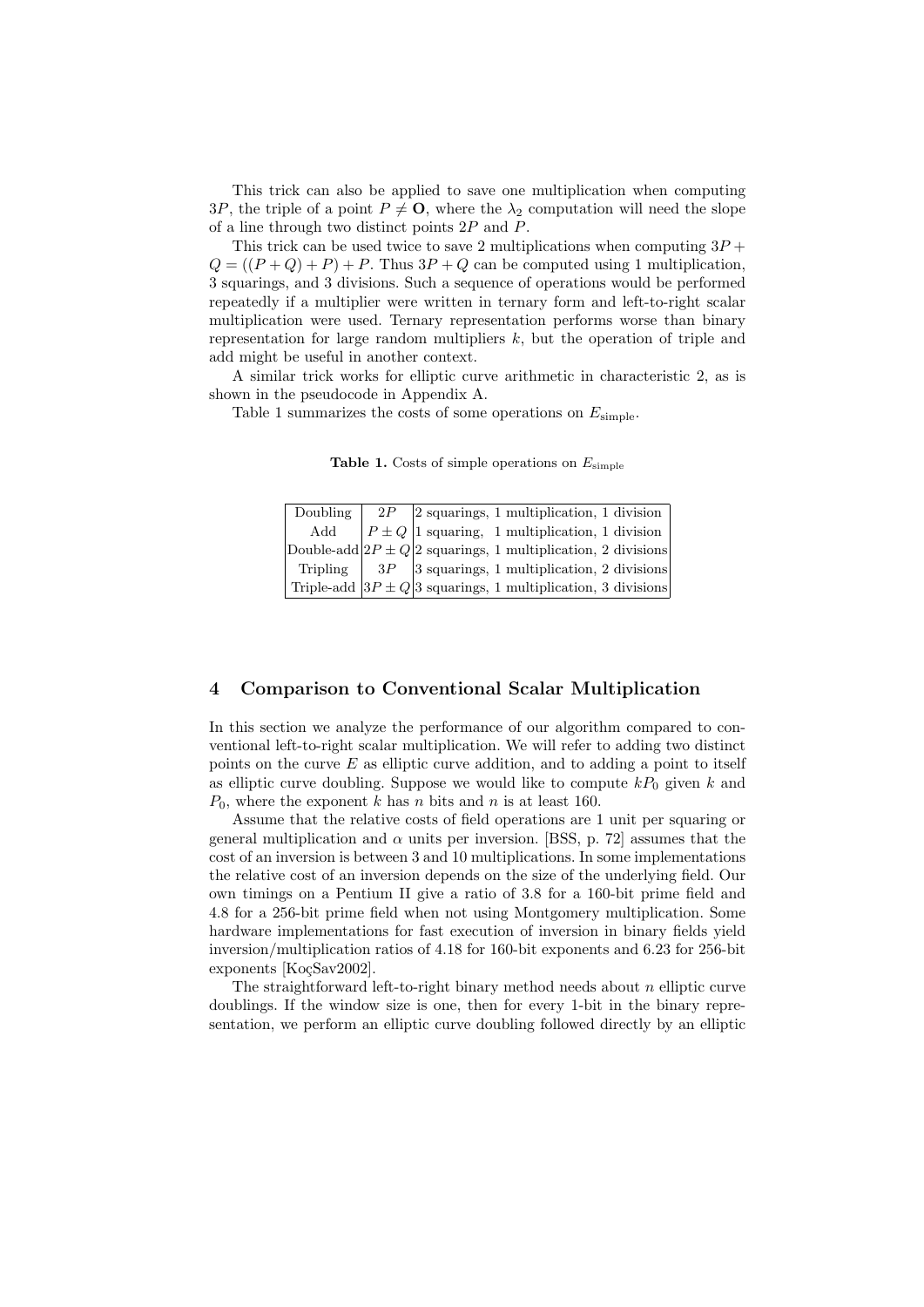curve addition. Suppose about half of the bits in the binary representation of  $k$ are 1's. Then forming  $kP$  consists of performing n elliptic curve doublings and  $n/2$  elliptic curve additions.

In general, independent of the window size, the number of elliptic curve doublings to be performed will be about  $n$  asymptotically, whereas the number of elliptic curve additions to be performed will depend on the window size. Define the value  $0 < \varepsilon < 1$  for a given window size to be such that the number of elliptic curve additions to be performed is  $\varepsilon n$  on average. For example with window size 1,  $\varepsilon$  is 1/2.

If we fix a window size and its corresponding  $\varepsilon$ , then the conventional algorithm for scalar multiplication needs about  $2n + \varepsilon n$  field squarings,  $n + \varepsilon n$ field general multiplications, and  $n + \varepsilon n$  field divisions. If one inversion costs α multiplications, then the cost of a division is  $(α + 1)$  multiplications. So the overall cost in field multiplications is

$$
(2n + \varepsilon n) + (n + \varepsilon n) + (\alpha + 1)(n + \varepsilon n) = (4 + \alpha)n + (3 + \alpha)\varepsilon n.
$$

Now we analyze the percentage savings obtained by our algorithm, not including precomputation costs. The above computation includes  $\varepsilon n$  sub-computations of the form  $2P_1 + P_2$ . Writing each as  $P_1 + (P_1 + P_2)$  saves one squaring per sub-computation, reducing the overall cost to  $(4 + \alpha)n + (2 + \alpha)\varepsilon n$ . The technique in Section 3 saves another multiplication per sub-computation, dropping the overall cost to  $(4+\alpha)n + (1+\alpha)\varepsilon n$ . This means we get a savings of

$$
2\varepsilon/((4+\alpha)+(3+\alpha)\varepsilon).
$$

When the window size is 1 and the inversion/multiplication ratio  $\alpha$  is assumed to be 4.18, this gives a savings of 8.5%. When  $\alpha$  is assumed to be 6.23, we still obtain a savings of 6.7%. When the window size is 2 and  $2P$  and  $3P$  have been precomputed, we find that  $\varepsilon = 3/8$ . So when  $\alpha$  is 4.18, we get a savings of 6.9%, and when  $\alpha$  is 6.23, we still obtain a savings of 5.5%. Similarly if the window size is 4, and we have precomputed small multiples of  $P$ , we still achieve a savings of 3.8% to 4.8%, depending on  $\alpha$ .

Another possibility is using addition/subtraction chains and higher-radix methods. The binary method described in [IEEE, section A.10.3] utilizes addition/subtraction chains and does about  $2n/3$  doublings and  $n/3$  double-adds (or double-subtracts), so  $\varepsilon = 1/3$  in this case. (See [Gordon1998, section 2.3] for an explanation of how we obtain  $\varepsilon = 1/3$  in this case.) With  $\alpha = 4.18$ , we get a 6.3% improvement.

Scalar multiplication algorithms that use addition/subtraction chains as well as sliding window size may have lower  $\varepsilon$ , but we still obtain at least a 4.2% savings if  $\varepsilon > 0.2$  and  $\alpha = 4.18$ .

[SaSa2001, Section 3.3] presents some possible trade-offs arising from different inversion/multiplication ratios. We discuss this further in Section 5.3.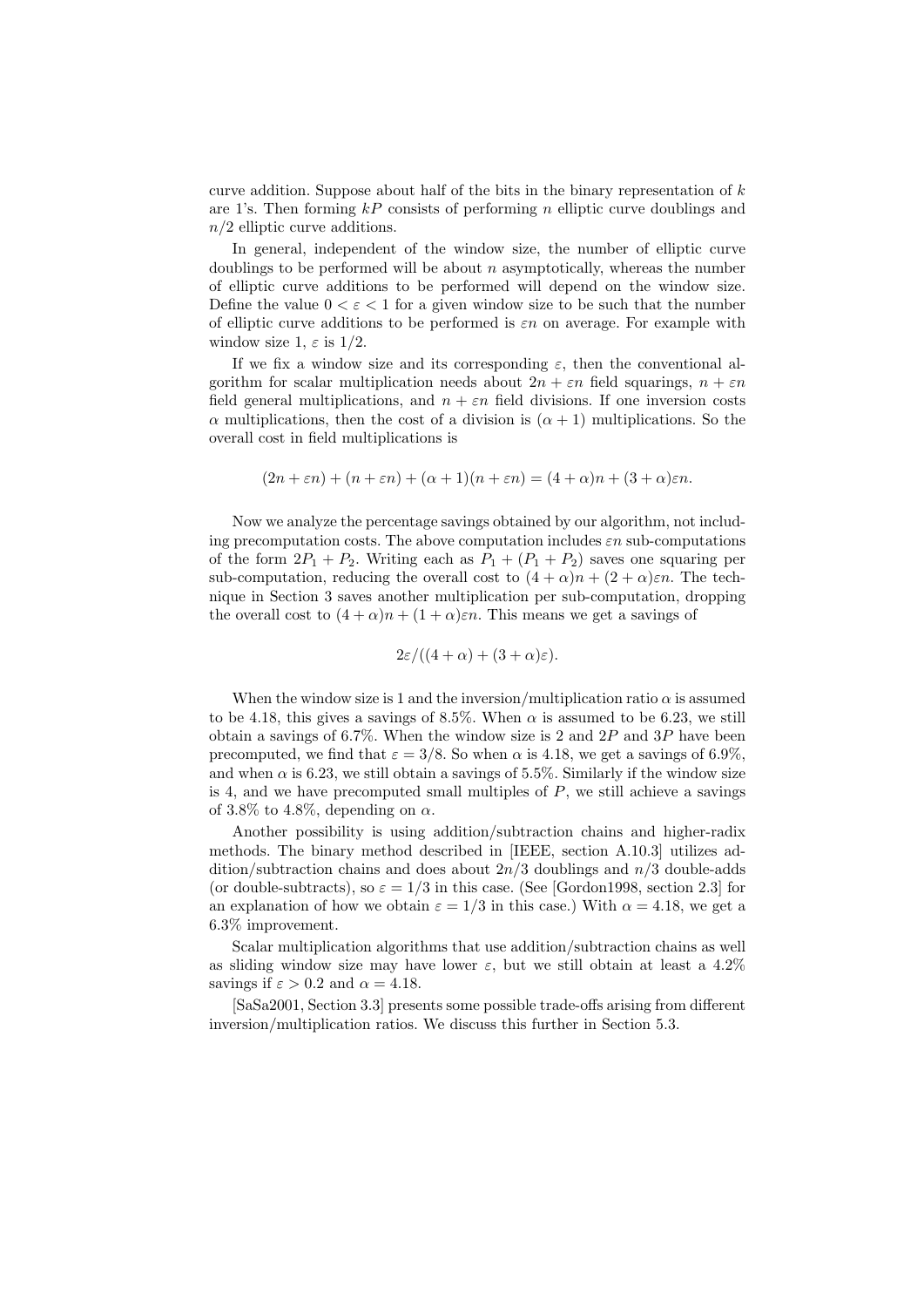# 5 Examples and Applications

### 5.1 Left-to-Right Binary Scalar Multiplication

Suppose we would like to compute  $1133044P = (10001010010111110100)_2P$ with left-to-right binary method. We will do this twice, the standard way and the new way. For each method, we assume that  $3P$  has been precomputed. The next table compares the number of operations needed ( $a =$  point additions,  $d =$ point doublings,  $div = \text{field divisions}, s = \text{field squarings}, m = \text{field multiplies}.$ 

|                             | Standard            | Improved                     |
|-----------------------------|---------------------|------------------------------|
| $1133044P = 4(283261P)$     | 2d                  | 2d                           |
| $283261P = 128(2213P) - 3P$ | $7d+1a$             | $6d + 2a$ (save 1 <i>m</i> ) |
| $2213P = 8(277P) - 3P$      | $3d+1a$             | $2d + 2a$ (save 1 <i>m</i> ) |
| $277P = 8(35P) - 3P$        | $3d+1a$             | $2d + 2a$ (save 1 <i>m</i> ) |
| $35P = 8(4P) + 3P$          | $3d+1a$             | $2d + 2a$ (save 1 <i>m</i> ) |
| $4P = P + 3P$               | 1a                  | 1a                           |
| Total:                      | $23div + 41s + 23m$ | $23div + 37s + 19m$          |

This saves 4 squarings and 4 multiplications. Estimating the division cost at about 5 multiplications, this savings translates to about 4.47%.

#### 5.2 Simultaneous Multiple Scalar Multiplication

Another use of our elliptic curve double-add technique is multiple scalar multiplication, such as  $k_1P_1 + k_2P_2 + k_3P_3$ , where the multipliers  $k_1$ ,  $k_2$ , and  $k_3$  have approximately the same length. One algorithm creates an 8-entry table with

**O**,  $P_1$ ,  $P_2$ ,  $P_2 + P_1$ ,  $P_3$ ,  $P_3 + P_1$ ,  $P_3 + P_2$ ,  $P_3 + P_2 + P_1$ .

Subsequently it uses one elliptic curve doubling followed by the addition of a table entry, for each multiplier bit [Möller2001]. About  $7/8$  of the doublings are followed by an addition other than O.

To form  $29P_1 + 44P_2$ , for example, write the multipliers in binary form:  $(011101)_2$  and  $(101100)_2$ . Scanning these left-to-right, the steps are

|      | Bits Table entry Action |                               |
|------|-------------------------|-------------------------------|
| 0,1  | P <sub>2</sub>          | $T := P_2$                    |
| 1,0  | $P_1$                   | $T := 2T + P_1 = P_1 + 2P_2$  |
| 1,1  | $P_1 + P_2$             | $ T:=2T+(P_1+P_2)=3P_1+5P_2$  |
| 1, 1 | $P_1 + P_2$             | $ T:=2T+(P_1+P_2)=7P_1+11P_2$ |
| 0,0  | $\mathbf{\Omega}$       | $T := 2T = 14P_1 + 22P_2$     |
| 1,0  | $P_1$                   | $ T:=2T+P_1=29P_1+44P_2$      |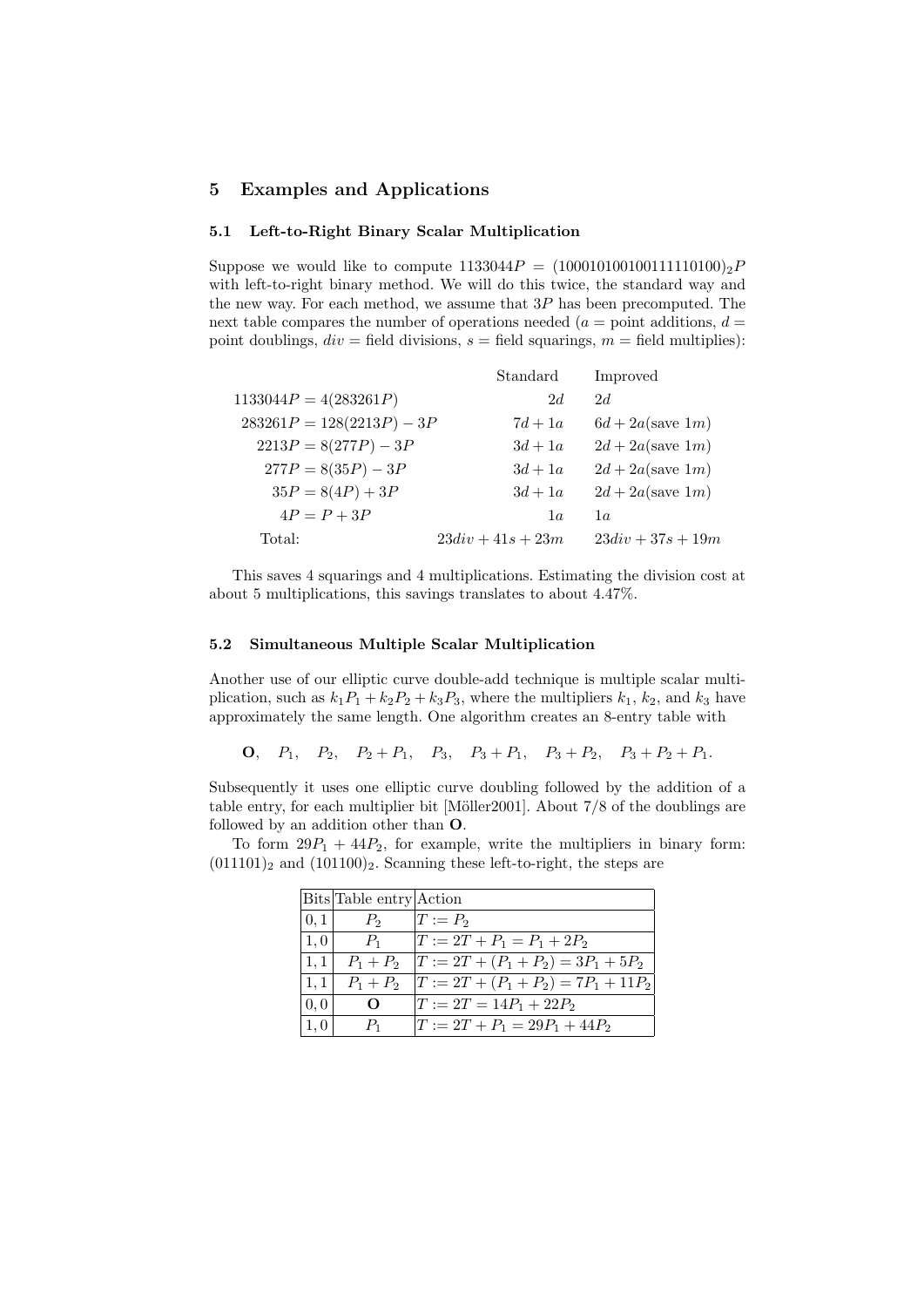There is one elliptic curve addition  $(P_1 + P_2)$  to construct the four-entry table, four doublings immediately followed by an addition, and one doubling without an addition. While doing 10 elliptic curve operations, our technique is used four times. Doing the multipliers separately, say by the addition-subtraction chains

1, 2, 4, 8, 7, 14, 28, 29 and 1, 2, 4, 6, 12, 24, 48, 44

takes seven elliptic curve operations per chain, plus a final add (15 total).

#### 5.3 Elliptic Curve Method of Factorization

The Elliptic Curve Method (ECM) of factoring a composite integer N chooses an elliptic curve E with coefficients modulo N. ECM multiplies an initial point  $P_0$ on E by a large integer k, working in the ring  $\mathbb{Z}/N\mathbb{Z}$  rather than over a field. ECM may encounter a zero divisor while trying to invert a nonzero integer, but that is good, because it leads to a factorization of  $N$ . ECM uses only the x-coordinate of  $kP_0$ .

[Mont1987, pp. 260ff] proposes a parameterization,  $By^2 = x^3 + Ax^2 + x$ , which uses no inversions during a scalar multiplication and omits the  $y$ -coordinate of the result. Its associated costs for computing the x-coordinate are

|                | $ P+Q \text{ from } P, Q, P-Q 2 \text{ squarings}, 4 \text{ multiplications} $ |
|----------------|--------------------------------------------------------------------------------|
| $ 2P$ from $P$ | 2 squarings, 3 multiplications                                                 |

To form  $kP$  from P for a large n-bit integer k, this method uses about  $4n$ squarings and  $7n$  multiplications, working from the binary representation of  $k$ . Some variations [MontLucas] use fewer steps but are harder to program.

In contrast, using our technique and the method in [IEEE, section A.10.3], we do about  $2n/3$  doublings and  $n/3$  double-adds (or double-subtracts). By Table 1, the estimated cost of  $kP$  is 2n squarings, n multiplications and  $4n/3$  divisions.

The new technique is superior if  $4n/3$  divisions cost less than  $2n$  squarings and 6n multiplications. A division can be implemented as an inversion plus a multiplication, so the new technique is superior if an inversion is cheaper than 1.5 squarings and 3.5 multiplications.

[Mont1987] observes that one may trade two independent inversions for one inversion and three multiplications, using  $x^{-1} = y(xy)^{-1}$  and  $y^{-1} = (xy)^{-1}x$ . When using many curves to (simultaneously) tackle the same composite integer, the asymptotic cost per inversion drops to 3 multiplications.

# 6 Application to Weil and Tate Pairings

The Weil and Tate pairings are becoming important for public-key cryptography [Joux2002]. The algorithms for these pairings construct rational functions with a prescribed pattern of poles and zeroes. An appendix to [BoFr2001] describes Miller's algorithm for computing the Weil pairing on an elliptic curve in detail.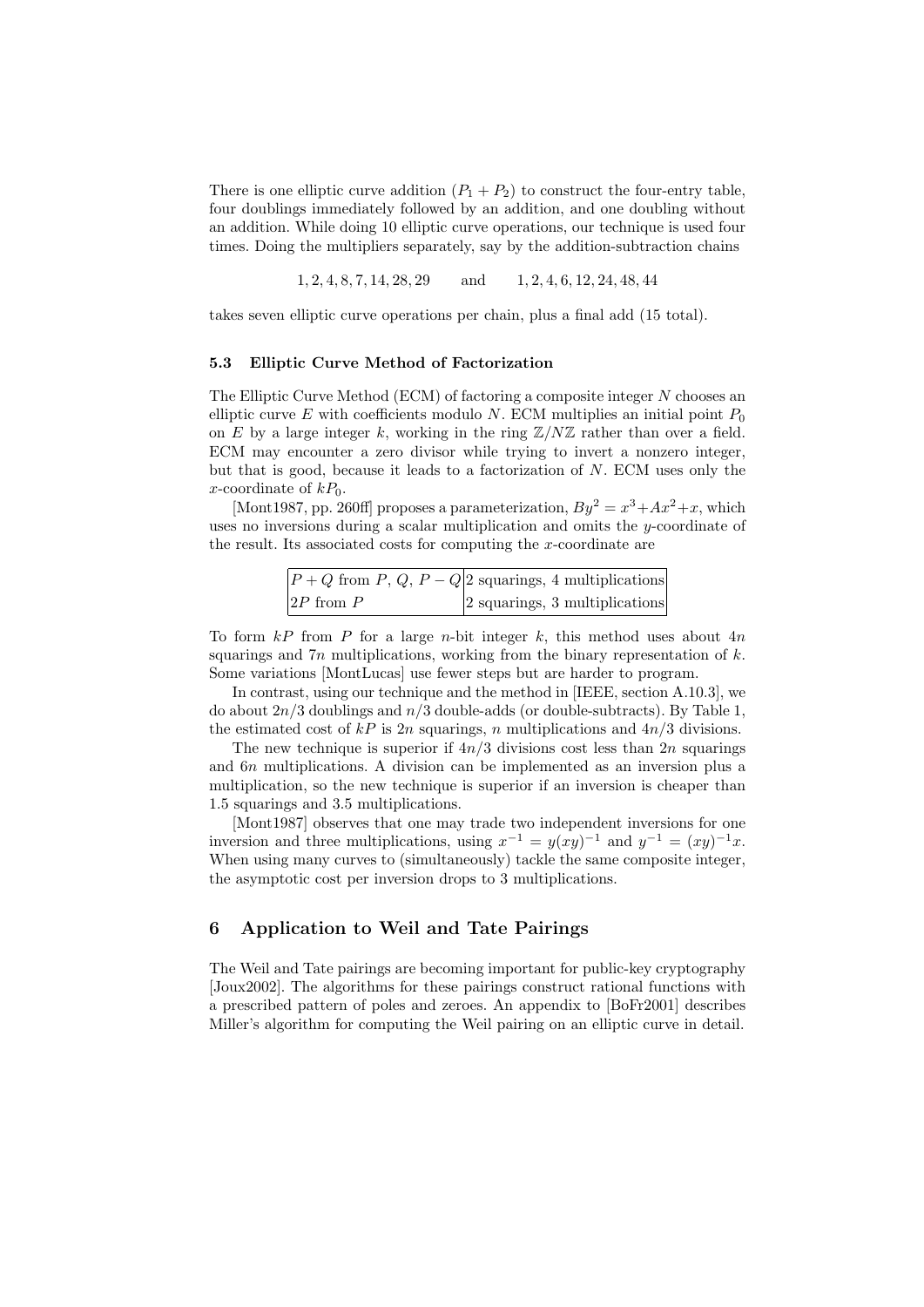Fix an integer  $m > 0$  and an m-torsion point P on an elliptic curve E. Let  $f_1$  be any nonzero field element. For an integer  $c > 1$ , let  $f_c$  be a function on E with a c-fold zero at P, a simple pole at  $cP$ , a pole of order  $c - 1$  at O, and no other zeroes or poles. When  $c = m$ , this means that  $f_m$  has an m-fold zero at P and a pole of order m at  $\mathbf O$ . Corollary 3.5 on page 67 of [Silverman] asserts that such a function exists. This  $f_c$  is unique up to a nonzero multiplicative scalar. Although  $f_c$  depends on  $P$ , we omit the extra subscript  $P$ .

The Tate pairing evaluates a quotient of the form  $f_m(Q_1)/f_m(Q_2)$  for two points  $Q_1, Q_2$  on E (see, for example, [BKLS2002]). (The Weil pairing has four such computations.) Such evaluations can be done iteratively using an addition/subtraction chain for m, once we know how to construct  $f_{b+c}$  and  $f_{b-c}$ from  $(f_b, bP)$  and  $(f_c, cP)$ . Let  $g_{b,c}$  be the line passing through the points  $bP$ and cP. When  $bP = cP$ , this is the tangent line to E at  $bP$ . Let  $g_{b+c}$  be the vertical line through  $(b + c)P$  and  $-(b + c)P$ . Then we have the useful formulae

$$
f_{b+c} = f_b \cdot f_c \cdot \frac{g_{b,c}}{g_{b+c}} \quad \text{and} \quad f_{b-c} = \frac{f_b \cdot g_b}{f_c \cdot g_{-b,c}}
$$

.

Denote  $h_b = f_b(Q_1)/f_b(Q_2)$  for each integer b. Although  $f_b$  was defined only up to a multiplicative constant,  $h_b$  is well-defined. We have

$$
h_{b+c} = h_b \cdot h_c \cdot \frac{g_{b,c}(Q_1) \cdot g_{b+c}(Q_2)}{g_{b,c}(Q_2) \cdot g_{b+c}(Q_1)} \quad \text{and} \quad h_{b-c} = \frac{h_b \cdot g_b(Q_1) \cdot g_{-b,c}(Q_2)}{h_c \cdot g_b(Q_2) \cdot g_{-b,c}(Q_1)}.
$$
 (1)

So far in the literature, only the  $f_{b+c}$  formula appears, but the  $f_{b-c}$  formula is useful if using addition/subtraction chains. The addition/subtraction chain iteratively builds  $h_m$  along with  $mP$ .

#### 6.1 Using the Double-Add Trick with Parabolas

We now describe an improved method for obtaining  $(h_{2b+c}, (2b+c)P)$  given  $(h_b, bP)$  and  $(h_c, cP)$ . The version of Miller's algorithm described in [BKLS2002] uses a left-to-right binary method with window size one. That method would first compute  $(h_{2b}, 2bP)$  and later  $(h_{2b+c}, (2b+c)P)$ . We propose to compute  $(h_{2b+c}, (2b+c)P)$  directly, producing only the x-coordinate of the intermediate point  $bP + cP$ . To combine the two steps, we construct a parabola through the points  $bP$ ,  $bP$ ,  $cP$ ,  $-2bP$  –  $cP$ .

To form  $f_{2b+c}$ , we form  $f_{b+c}$  and  $f_{b+c+b}$ . The latter can be expressed as

$$
f_{2b+c} = f_{b+c} \cdot \frac{f_b \cdot g_{b+c,b}}{g_{2b+c}} = \frac{f_b \cdot f_c \cdot g_{b,c}}{g_{b+c}} \cdot \frac{f_b \cdot g_{b+c,b}}{g_{2b+c}} = \frac{f_b \cdot f_c \cdot f_b}{g_{2b+c}} \cdot \frac{g_{b,c} \cdot g_{b+c,b}}{g_{b+c}}.
$$

We replace  $(g_{b,c} \cdot g_{b+c,b})/g_{b+c}$  by the parabola, whose formula is given below. Evaluate the formula for  $f_{2b+c}$  at  $Q_1$  and  $Q_2$  to get a formula for  $h_{2b+c}$ .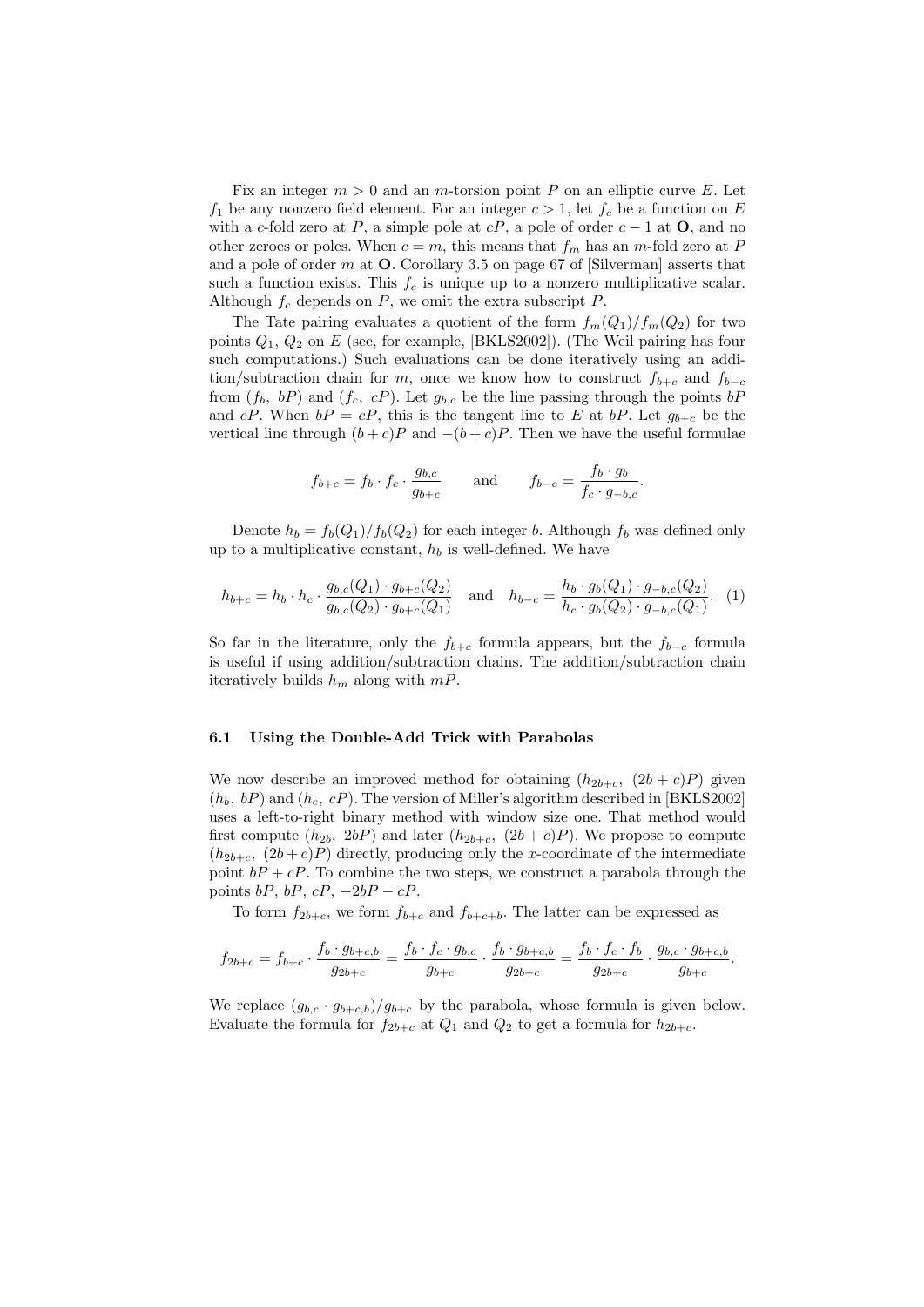#### 6.2 Equation for Parabola Through Points

If R and S are points on an elliptic curve  $E$ , then there is a (possibly degenerate) parabolic equation passing through R twice (i.e., tangent at  $R$ ) and also passing through S and  $-2R - S$ . Using the notations  $R = (x_1, y_1)$  and  $S = (x_2, y_2)$ with  $R + S = (x_3, y_3)$  and  $2R + S = (x_4, y_4)$ , a formula for this parabola is

$$
\frac{(y+y_3-\lambda_1(x-x_3))(y-y_3-\lambda_2(x-x_3))}{x-x_3}.
$$
 (2)

The left half of the numerator of (2) is a line passing through R, S, and  $-R-S$ whose slope is  $\lambda_1$ . The right half of the numerator is a line passing through  $R + S$ , R, and  $-2R - S$ , whose slope is  $\lambda_2$ . The denominator is a (vertical) line through  $R + S$  and  $-R - S$ . The quotient has zeros at R, R, S,  $-2R - S$  and a pole of order four at O.

We simplify (2) by expanding it in powers of  $x - x_3$ . Use the equation for E to eliminate references to  $y^2$  and  $y_3^2$ .

$$
\frac{y^2 - y_3^2}{x - x_3} - \lambda_1(y - y_3) - \lambda_2(y + y_3) + \lambda_1\lambda_2(x - x_3) \n= x^2 + xx_3 + x_3^2 + a + \lambda_1\lambda_2(x - x_3) - \lambda_1(y - y_3) - \lambda_2(y + y_3) \n= x^2 + (x_3 + \lambda_1\lambda_2)x - (\lambda_1 + \lambda_2)y + \text{constant}.
$$
\n(3)

Knowing that (3) passes through  $R = (x_1, y_1)$ , one formula for the parabola is

$$
(x-x_1)(x+x_1+x_3+\lambda_1\lambda_2)-(\lambda_1+\lambda_2)(y-y_1). \hspace{1.5cm} (4)
$$

In the previous section we can now replace  $(g_{b,c} \cdot g_{b+c,b})/g_{b+c}$  by the parabola (4) with  $R = bP$  and  $S = cP$ .

Formula  $(4)$  for the parabola does not reference  $y_3$  and is never identically zero since its  $x^2$  coefficient is 1. Appendix A gives a formula for this parabola in degenerate cases, as well as for a more general curve.

#### 6.3 Savings

We claim the pairing algorithm needs less effort to evaluate a parabola at a point than to evaluate lines and take their product at that point. The parabola does not reference  $y_3$ , so we can omit the y-coordinate of  $bP + cP$  and can use the double-add trick.

Here is a precise analysis of the savings we obtain by using the parabola when computing the Tate pairing. Again assume that we use the binary method in [IEEE, section A.10.3] to form  $mP$ , where m has n bits. (It does  $2n/3$  doublings and  $n/3$  double-adds or double-subtracts.) We manipulate the numerator and denominator of  $h_j$  separately, doing one division  $h_j = h_{\text{num},j}/h_{\text{denom},j}$  at the very end.

Analysis of doubling step: The analysis of the doubling step is the same in the standard and in the new algorithms. Suppose we want to compute  $(h_{2b}, 2bP)$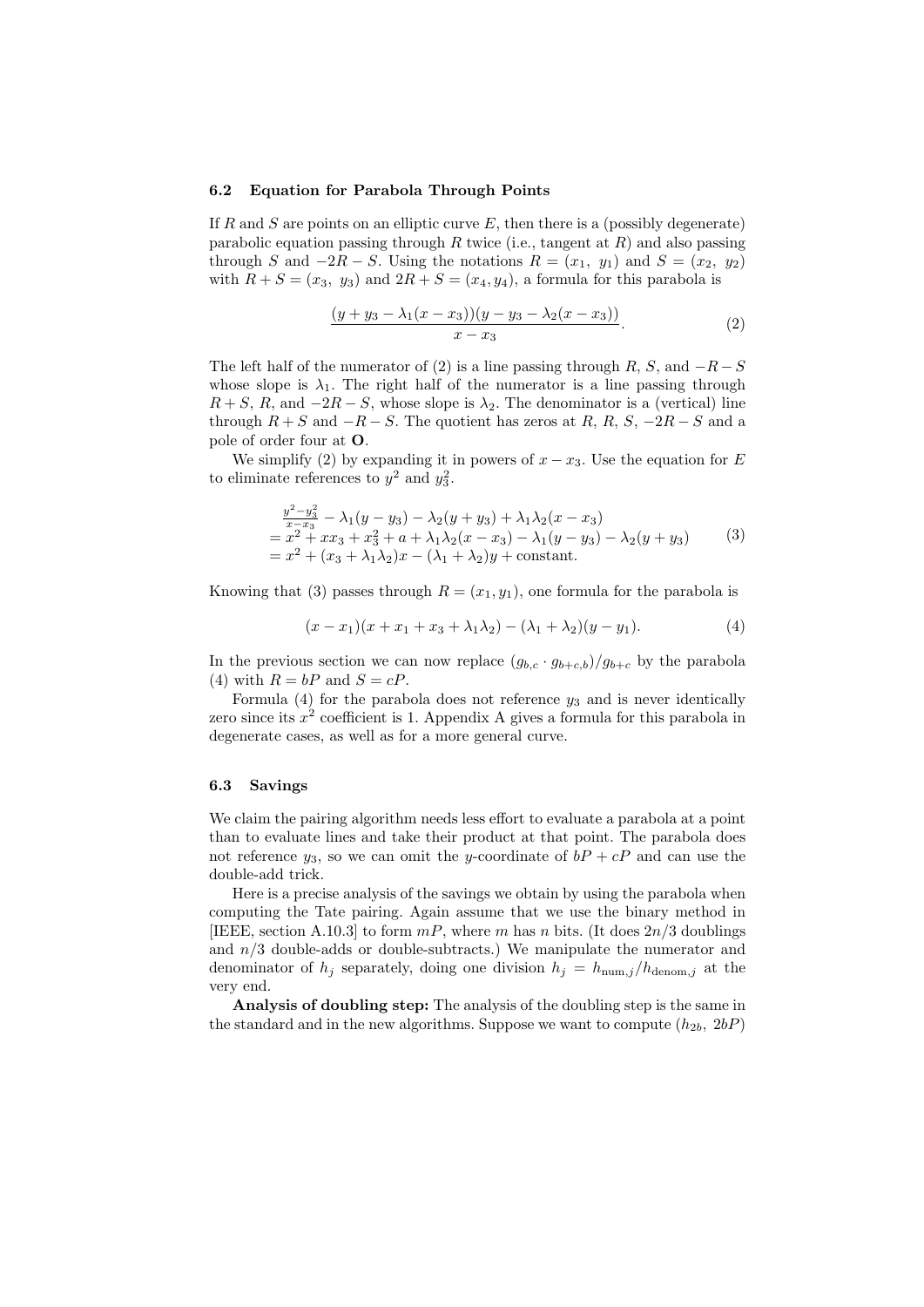from  $(h_b, bP)$ . We need an elliptic curve doubling to compute  $2(bP)$ , after which we apply (1). If  $bP = (x_1, y_1)$  and  $2bP = (x_4, y_4)$  then

$$
\frac{g_{b,b}}{g_{2b}} = \frac{y - y_1 - \lambda_1(x - x_1)}{x - x_4}.
$$
\n(5)

The doubling (including  $\lambda_1$  computation) costs 3 multiplications and a division. Evaluating  $(5)$  at  $Q_1$  and  $Q_2$  (as fractions) costs 2 multiplications. Multiplying four fractions in (1) costs 6 multiplications. The net cost is  $3 + 2 + 6 = 11$  field multiplications (or squarings) and a field division.

Analysis of double-add step: The standard algorithm performs one doubling followed by an addition to compute  $(h_{2b+c}, (2b+c)P)$  from  $(h_b, bP)$  and  $(h_c, cP)$ . Similar to the above analysis we can compute the cost as 21 field multiplications and 2 divisions. [The cost would be one fewer multiplication if one does two elliptic curve additions:  $(2b + c)P = (bP + cP) + bP$ .

The new algorithm does one elliptic curve double-add operation. It costs only one multiplication to construct the coefficients of the parabola (4), because we computed  $\lambda_1$  and  $\lambda_2$  while forming  $(2b + c)P$ . Evaluating the parabola (and the vertical line  $g_{2b+c}$ ) twice costs four multiplications. Multiplying five fractions costs another 8 multiplications. The total cost is  $3 + 1 + 4 + 8 = 16$  field multiplications and 2 field divisions.

Total savings: Estimating a division as 5.18 multiplications, the standard algorithm for  $(h_m, mP)$  takes  $(16.18 \cdot 2n/3) + (31.36 \cdot n/3) = (21.24)n$  steps, compared to  $(16.18 \cdot 2n/3) + (26.36 \cdot n/3) = 19.57n$  steps for the new method, a 7.8% improvement. A Weil pairing algorithm using the parabola will also save 7.8% over Miller's algorithm, because we can view the Weil pairing as "two applications of the Tate pairing", each saving 7.8%.

Sometimes (e.g.,  $[BLS2001]$ ) one does multiple Tate pairings with P fixed but varying  $Q_1$  and  $Q_2$ . If one has precomputed all coefficients of the lines and parabolas, then the costs of evaluation are 8 multiplications per doubling step or addition step, and 12 multiplications per combined double-add step. The overall costs are 32n/3 multiplications per evaluation with the traditional method and  $28n/3$  multiplications with the parabolas, a  $12.5\%$  improvement.

### References

- [BKLS2002] Paulo S.L.M. Barreto, Hae Y. Kim, Ben Lynn and Michael Scott, Efficient algorithms for pairing-based cryptosystems, in Advances in Cryptology – Crypto 2002, M. Yung (Ed.), LNCS 2442, Springer-Verlag, 2002, pp. 354–368.
- [BSS] I.F. Blake, G. Seroussi, N.P. Smart, Elliptic Curves in Cryptography, LMS 265 Cambridge University Press, 1999.
- [BoFr2001] Dan Boneh and Matt Franklin, Identity-based encryption from the Weil pairing, in Advances in Cryptology – Crypto 2001, J. Kilian (Ed.), LNCS 2139, Springer-Verlag, 2001, pp. 213–229.

Appendix available at http://crypto.stanford.edu/˜dabo/papers/ibe.pdf .

[BLS2001] Dan Boneh, Ben Lynn, and Hovav Shacham, Short signatures from the Weil pairing, in Advances in Cryptology - Asiacrypt 2001, C. Boyd (Ed.), LNCS 2248, Springer-Verlag, 2001, pp. 514–532.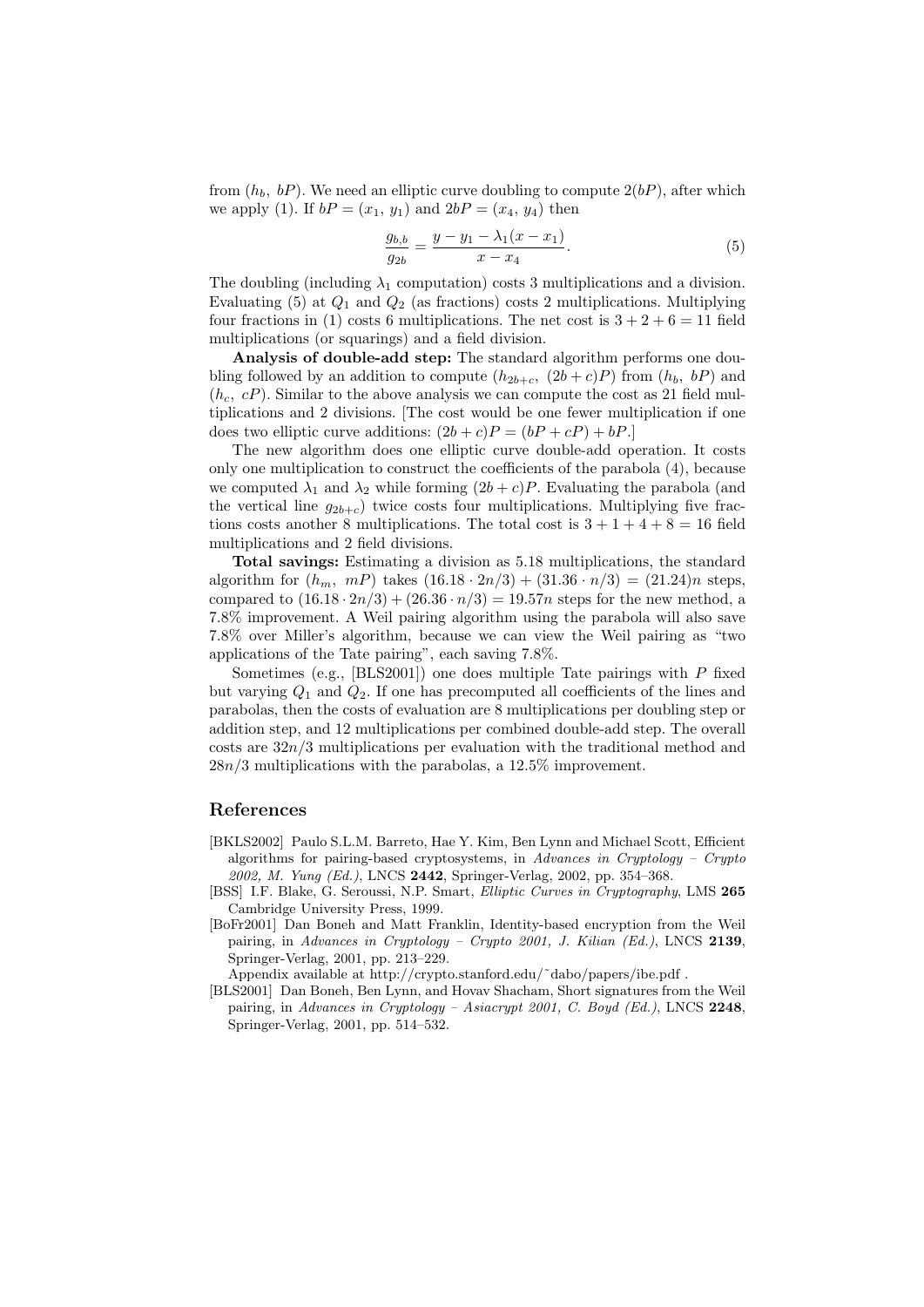- [Gordon1998] D.M. Gordon, A survey of fast exponentiation methods, J. Algorithms, 27, pp. 129–146, 1998.
- [IEEE] IEEE Standard Specifications for Public-Key Cryptography, IEEE Std 1363– 2000, IEEE Computer Society, 29 August 2000.
- [Joux2002] Antoine Joux, The Weil and Tate Pairings as building blocks for public key cryptosystems (survey), in Algorithmic Number Theory, 5th International Symposium ANTS-V, Sydney, Australia, July 7-12, 2002 Proceedings, Claus Fieker and David R. Kohel (Eds.), LNCS 2369, Springer-Verlag, 2002, pp. 20–32.
- [Knuth] Donald E. Knuth, The Art of Computer Programming, vol. 2, Seminumerical Algorithms, Addison-Wesley, 3rd edition, 1997.
- [KoçSav2002] C. K. Koç and E. Savaş, Architectures for Unified Field Inversion with Applications in Elliptic Curve Cryptography, The 9th IEEE International Conference on Electronics, Circuits and Systems, ICECS 2002, Dubrovnik, Croatia, September 15–18, 2002, vol. 3, pp. 1155–1158.
- [Möller2001] Bodo Möller, Algorithms for multi-exponentiation, in Selected Areas in Cryptography 2001, Toronto, Ontario, Serge Vaudenay and Amr M. Youssef (Eds.), LNCS 2259, Springer-Verlag, 2002, pp. 165–180.
- [Mont1987] Peter L. Montgomery, Speeding the Pollard and Elliptic Curve Methods of Factorization, Math. Comp., v. 48(1987), pp. 243–264.
- [MontLucas] Peter L. Montgomery, Evaluating Recurrences of Form  $X_{m+n} = f(X_m)$ ,  $X_n, X_{m-n}$ ) via Lucas Chains. Available at ftp.cwi.nl:/pub/pmontgom/lucas.ps.gz.
- [SaSa2001] Yasuyuki Sakai, Kouichi Sakurai, On the Power of Multidoubling in Speeding up Elliptic Scalar Multiplication, in Selected Areas in Cryptography 2001, Toronto, Ontario, Serge Vaudenay and Amr M. Youssef (Eds.), LNCS 2259, Springer-Verlag, 2002, pp. 268–283.
- [Silverman] Joseph H. Silverman, The Arithmetic of Elliptic Curves, Springer-Verlag, GTM 106, 1986.

# A Pseudocode

The general Weierstrass form for the equation of an elliptic curve is:

$$
E: y^2 + a_1xy + a_3y = x^3 + a_2x^2 + a_4x + a_6,
$$
\n(6)

subject to the condition that the coefficients  $a_1, a_2, a_3, a_4, a_6$  satisfy a certain inequality to prevent singularity [Silverman, p. 46]. The negative of a point  $P = (x_1, y_1)$  on (6) is  $-P = (x_1, -a_1x_3 - a_3 - y_1)$ . [This seems to require a multiplication  $a_1x_3$ , but in practice  $a_1$  is 0 or 1.] If  $P = (x_1, y_1)$  is a finite point on  $(6)$ , then the tangent line at P has slope

$$
\lambda_1 = \frac{3x_1^2 + 2a_2x_1 + a_4 - a_1y_1}{2y_1 + a_1x_1 + a_3}.\tag{7}
$$

Figure 1 gives the pseudocode for implementing the savings for an elliptic curve of this general form. Given two points  $P = (x_1, y_1)$  and  $Q = (x_2, y_2)$  on E, it describes how to compute  $2P + Q$  as well as the equation for a (possibly degenerate) parabola through P, P, Q, and  $-(2P+Q)$ .

Often the curve coefficients in (6) are chosen to simplify  $(7)$  — the precise choices depend on the field. For example, it is common in characteristic 2 [IEEE, p. 115 to choose  $a_1 = 1$  and  $a_3 = a_4 = 0$ , in which case (7) simplifies to  $\lambda_1 = x_1 + y_1/x_1.$